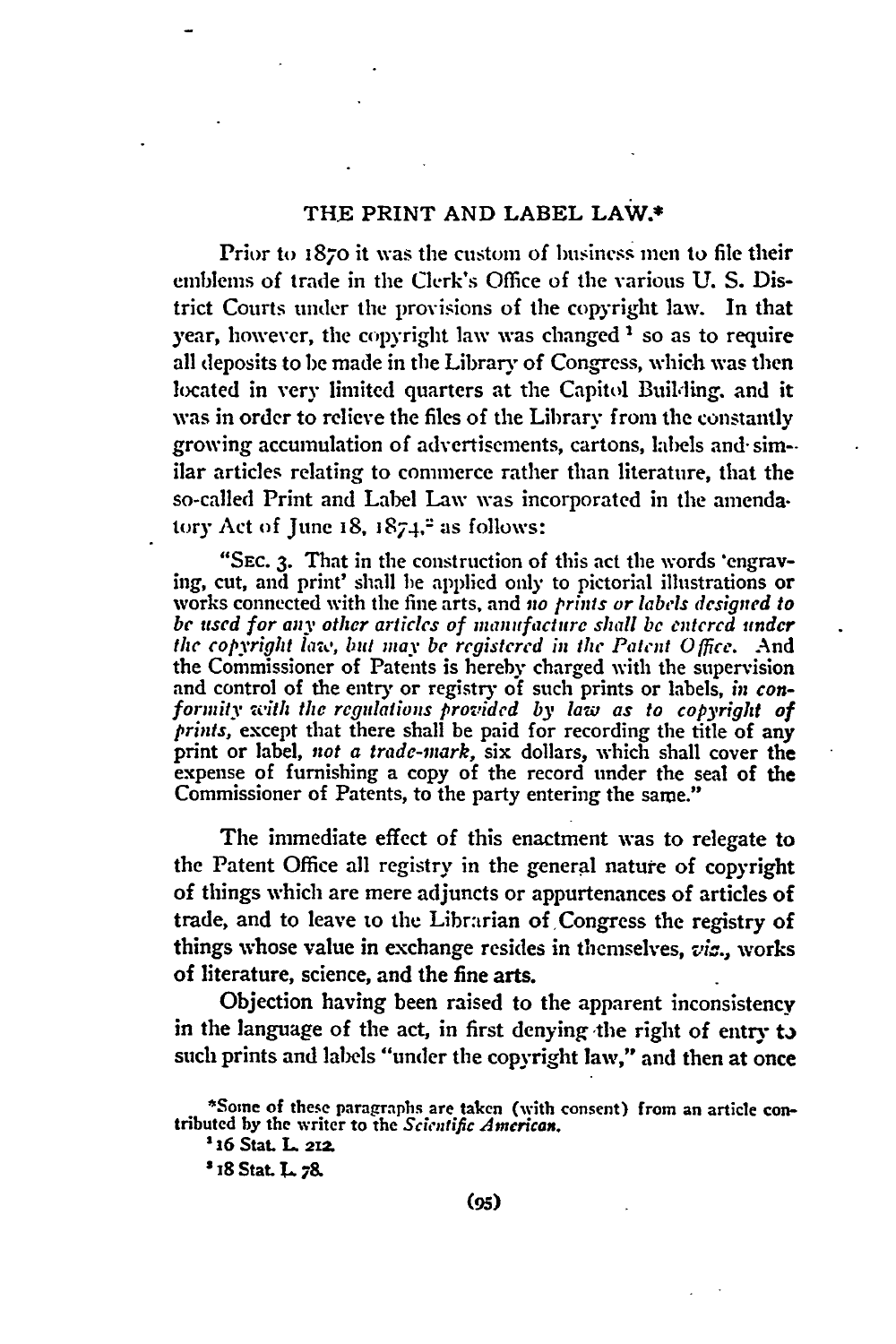requiring the Patent Office to enter them "in conformity with the requirements provided by law as to copyright of prints," the Commissioner ruled in Ex partc Heinz **3** that the clause was to be regarded as commensurate in meaning with: "no prints or labels **.** shall be entered *as provided in* the copyright law *[i. e.,* **at** Copyright Office in the Library of Congress], but may be registered in the Patent Office." The copyright is secured when the registration is complete and a certificate of the registration is given **by** the Commissioner; just as under the previous law it was secured when the proper filing had been made with the Librarian of Congress and his certificate was issued,' and the statutory provisions which confer the rights and regulate the remedies are those which are contained in the copyright statutes.<sup>5</sup>

When the present copyright Code was enacted in 1909,<sup>6</sup> differing views prevailed in official circles as to its probable effect upon the Print and Label Law, but the Attorney General, to whom the question was finally submitted for a formal opinion, decided that the new act did not repeal that part of the old act (as quoted above) which relates to the registration of prints and labels in the Patent Office, and that it was still the duty of the Commissioner to register them in the same manner as before.<sup>7</sup> Until, therefore, higher authority decides otherwise, it remains for the Patent Office to administer the Print and Label Law in conformity with the general copyright law, the foundation of which is the clause in the Constitution empowering Congress "To promote the progress of science and useful arts by .securing for limited times to authors and inventors the exclusive right to their respective writings and inventions. 's

The Supreme Court has declared that the writings which may be protected by copyright must **be** original and the fruits of intellectual labor embodied in the form of books, prints, engrav-

**'19o9, 28 Op. Att'y Gen. 116; reconsidered and approved by Attorney General M |cReynolds, 1914, 2o3 Off. Gaz. 6oz**

**'Article I, Sec. 8, CL** *8.*

*<sup>62</sup>* **Off. Gaz. w64.**

**<sup>&#</sup>x27;Higgins v. Keuffel, i4o U. S. 428 (i89o).**

**<sup>&#</sup>x27; March v. Warren, 14 Blatch. 263, Fed. Cas. No. 9 2t.**

**<sup>635</sup>Stat. L** *ios.*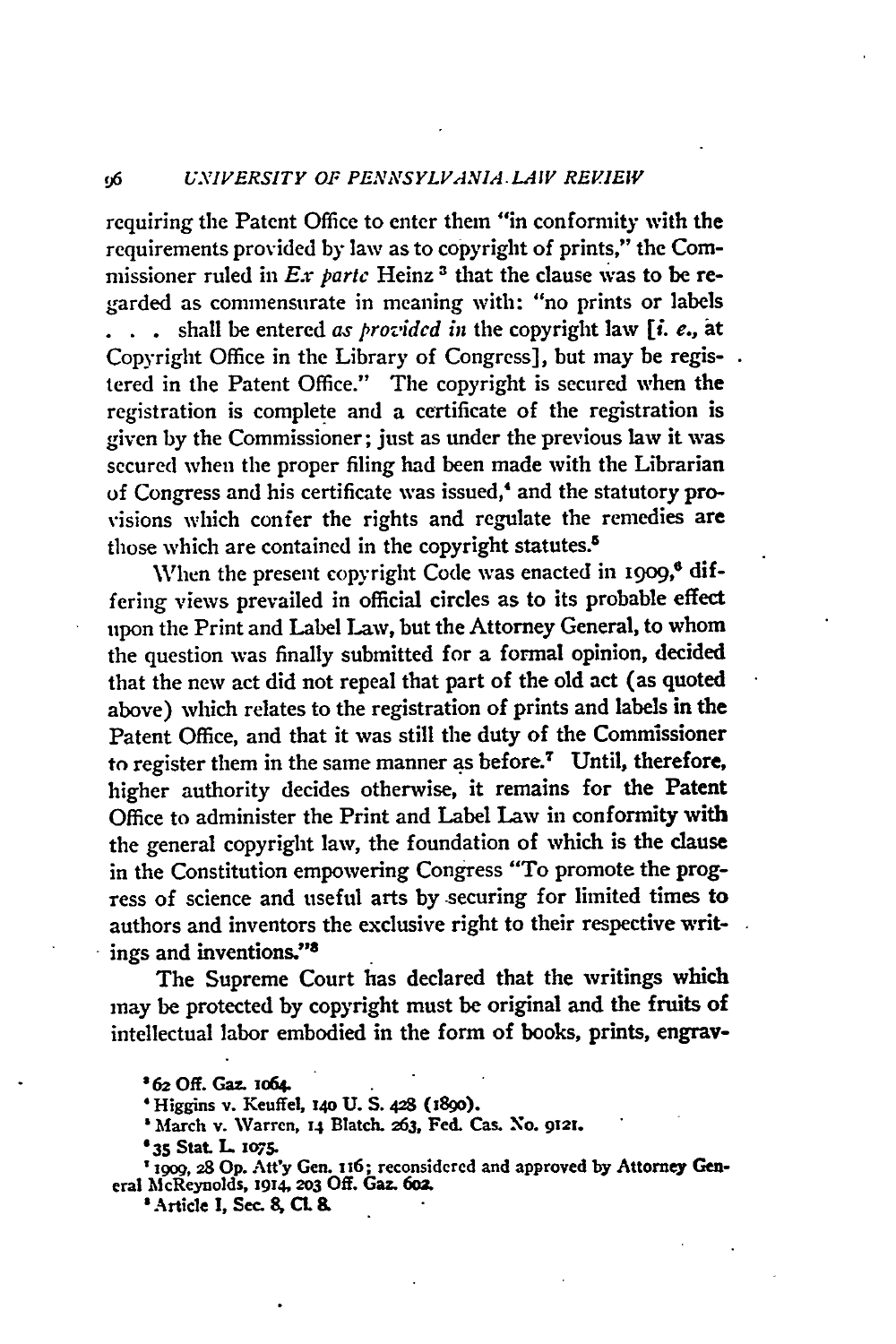#### *THE PRINT AND LABEL LAW* "

ings and other forms by which the ideas in the mind of the author or artist are given visible expression.' In Higgins v. Keuffel, *supra,* the-court denied copyright to a label consisting merely of the name "Waterproof Drawing Ink" in an oblong formed.of double lines and observed that, "To **be** entitled to a copyright the article must have **by** itself some value as a composition, at least to the extent of serving some purpose other than as a mere advertisement or designation of the subject to which it is attached." It is well established, however, that the special adaptation of pictorial works to advertising purposes is no bar to copyright. **"A** picture," said Mr. Justice Holmes in Bleistein v. Donaldson,<sup>10</sup> "is none the less a picture and none the less a subject of copyright that it is used for an advertisement." Courts do not undertake to assume the function of critics, nor to measure carefully the degree of originality or intellectual skill required, but will protect almost every product of literary or artistic labor evincing in its makeup that there has been underneath it, in some substantial way, the mind of a creator or originator.11 The rule seems to be that if the article has enough merit and value to be the object of infringement, it is rightly to be deemed of sufficient importance to be entitled to protection.12

In addition to these fundamental requisites of originality and artistic quality, prints and labels must also qualify under the rules of interpretation evolved **by** the Patent Office. For many years the Office construed the word "print" as being synonymous with "label" and required that the label must be free from any feature or device capable of sequestration as a trade-mark. But a more liberal rule now prevails. It is recognized that a label stands on a different footing from a print in that it is affixed to the goods, while the print must be separate from the thing it portrays or advertises. If either device has some artistic quality and indicates

**"National Tel. v. Western Union, 119 Fed. 294.**

97

**<sup>&#</sup>x27;Trade-Mark Cases, ioo U. S. 82 (1879); Burrow-Giles Co. v. Sarony, III U. S. 3 (1883). 0188 U. S. 239 (1go2).**

**<sup>2</sup> White Mfg. Co. v. Shapiro, 227 Fed. 957.**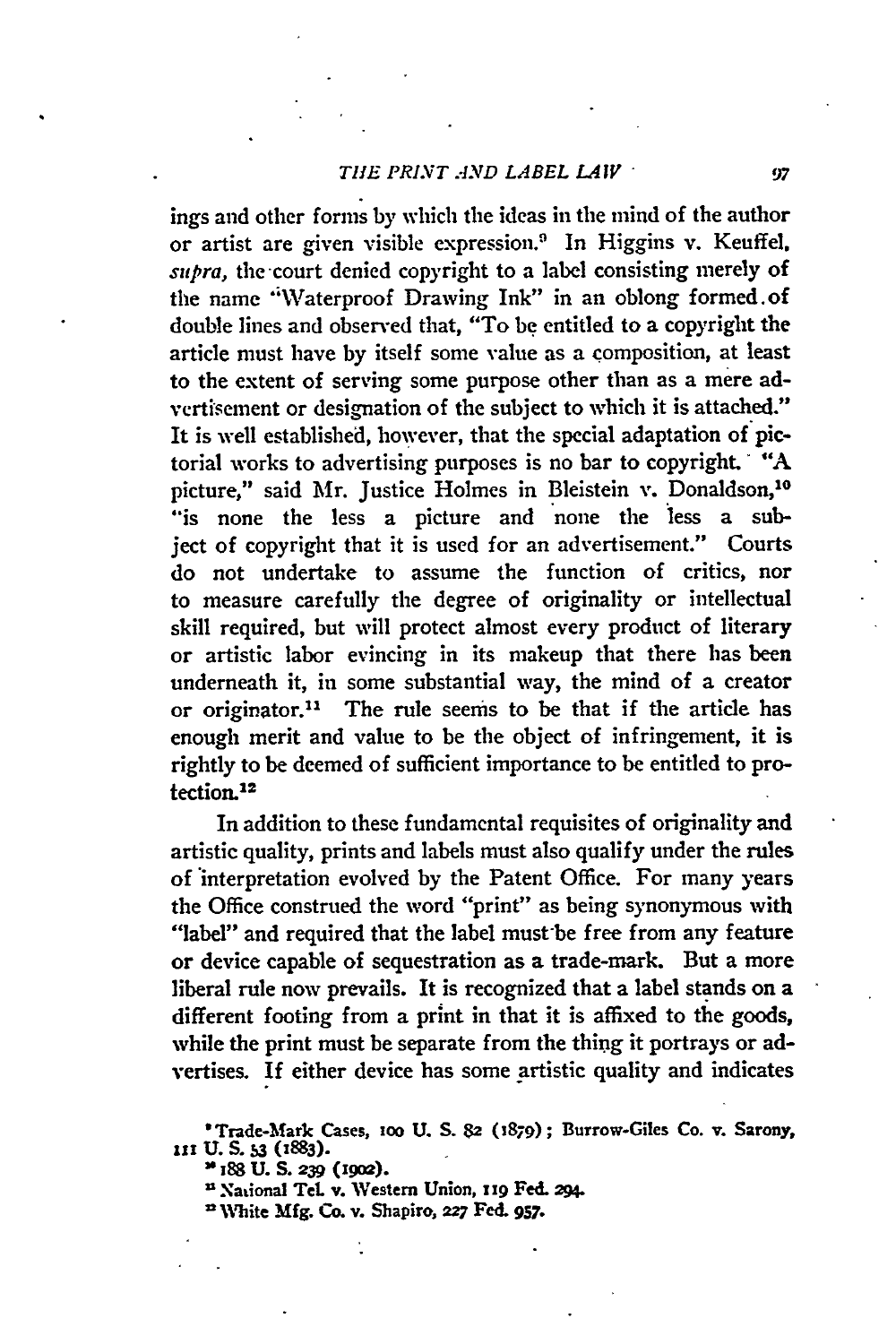# *(A UNIVERSITY OF PENNSYLVANIA LAIV REVIEIV*

(pictorially or otherwise) the article or contents of the article for which it is used, it is deemed registrable for. copyright protection, regardless of the fact that it may include trade-mark features as well, provided it is not in fact a mere technical trade-mark.<sup>13</sup>

The print or label must possess just as much artistic quality as would be necessary to entitle it to registration in the Copyright Office if it were not "designed to be used for any other articles of manufacture."<sup>14</sup> The term "other articles of manufacture" is construed to mean articles of merchandise or vendible commodities, substantially as in the trade-mark law. Consequently, a design to be placed on letterheads, cards, etc., as mere ornamentation, and not being itself suggestive of any other article of'manufacture, was denied registration **;15** as was also a print designed to be used as a marker for a highway (see Lincoln Highway case, *infra),* though the same might be eligible for registration at the Copyright Office if properly characterized as "pictorial illustrations or works connected with the fine arts."

The word "designed," in this connection, does not refer to the state of mind or intention of the author, but to the subjectmatter or quality of the print or label itself, and if that subjectmatter does not suggest or in some manner identify the particular goods for which it is used, the work is not registrable in the Patent Office.16 For if a mere statement of contemplated use by the applicant were permitted to determine whether the alleged print or label should be registered in the Patent Office or in the Copyright Office, the distinction attempted- to be drawn by Congress between the two classes of artistic productions would be practically nullified."T' In practice, however, a considerable latitude is allowed as to how the print or label shall indicate the goods. A print advertising malt liquors, for example, which included as an

*"Ex parle* Mahn, **82 Off.** Gaz. **1210;** *Ex pare* **,Vahrman, o4 Off.** Gar\_ **1345.**

*Ex pare* Baldwin, 98 **Off.** Gaz. 17o6; *Ex parte* Palmer, s8 **Off.** Gaz. **383.** *1 sE.r pare* **Royal Med.** Co., **zoo Off. Gaz.** *2775.*

*'s Ex parte* **Taylr, 256 Off. Gaz. 451;** *Ex pare* Mahn, *supra; Ex parte* **Wickert, go Off.** Gaz. **1r12.**

*" Ex* parte.Regina **Music Box Co., zoo Off.** Gaz. *2327.*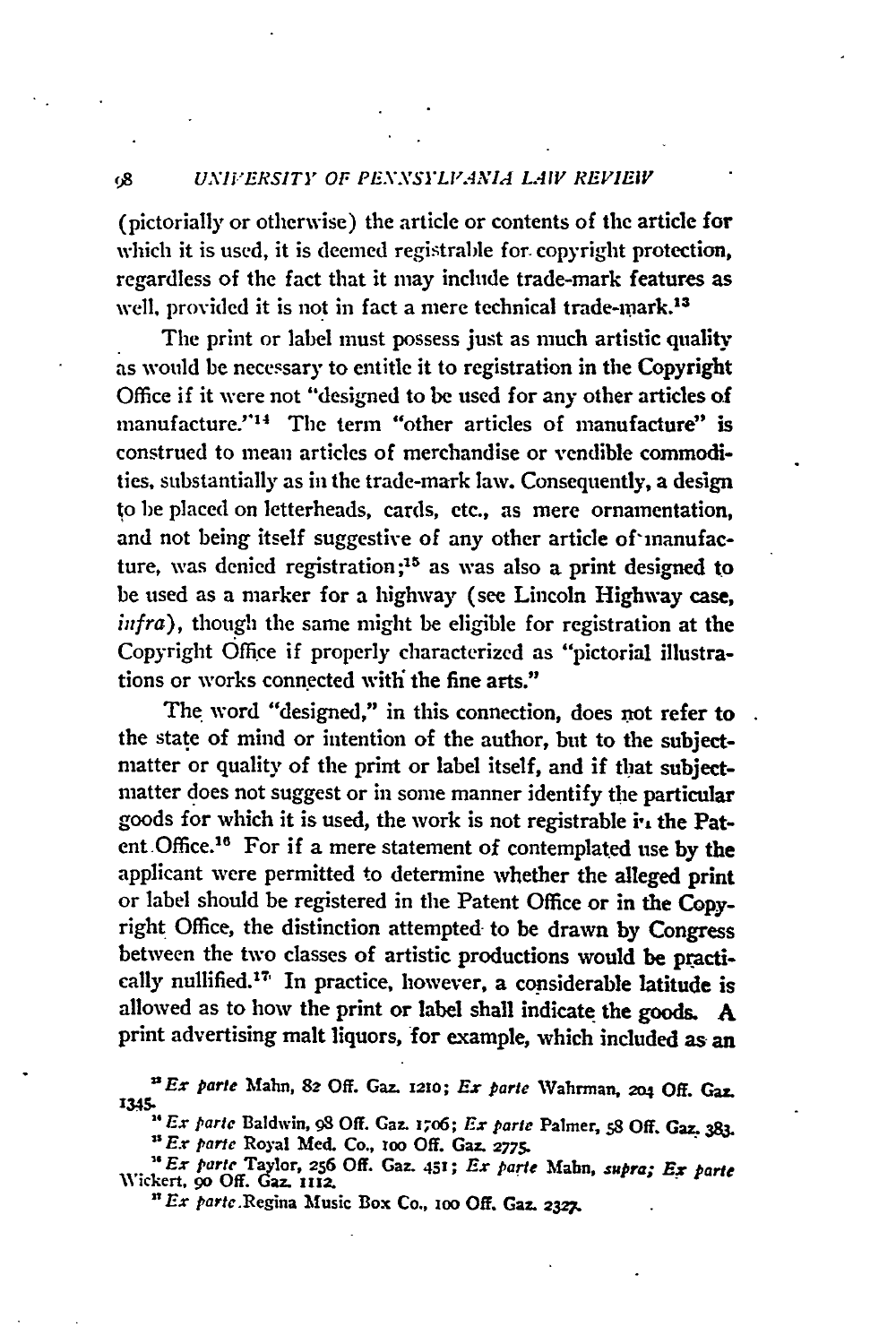essential feature the representation of a beer **keg,** was held sufficient to come within the rules.<sup>18</sup>

The Commissioner must determine for himself whether or not the work presented is registrable as a print or label, and his decision, even though erroneous, cannot be reviewed **by** mandamus proceedings.10 But no nice application of rules will **be** made in the Patent Office to determine the degree of artistic quality displayed **by** the **print or** label; it will be registered as a matter of course when recognized to be of a character which is commonly regarded as the result of artistic or intellectual effort, or which might properly be so regarded. Registration **will** only **be** refused if the article belongs to that class which is not intended for the production of artistic effect **on** the beholder, and which does not in fact produce any; as where the label consists only of printed text, with directions for use of the contents of the box or bottle to which it is applied.20

Where, however, the work is intended to be used to further any unlawful enterprise, such as a lottery scheme or game of chance, the Patent Office very properly holds that even if it would not be against the letter of the **law** to register, it would **be** against public policy to do so. One executive department of the government should not be expected to give aid and encouragement to anything which it would be the duty of another branch of the government to suppress.21 So also the Office will refuse to give its approval to the use of the flag or other public insignia of this or any foreign nation as an advertising device, **by** registering a print or label embodying such flag or insignia.<sup>22</sup>

On the basis of the foregoing principles, the present rules of the Patent Office define a print as "an artistic and intellectual production designed to be used for an article of manufacture, and

*Ex parle* Ruppert, 12! **Off. Gaz. 2327. 2**

**<sup>&#</sup>x27;U.** *S. ex rel.* **Lincoln Highway Assn. v. Ewing, 42 D. C. App. 5o8; Allen** *v.* **U. S.** *ex tel.,* **Regina Music Box Co., 22 D. C. App.** 271, **reversing the lower court.**

*Ex* **parte Howe & Son, 123 Off. Gaz. v.283;** *Ex parte* **Houghton, 99 Off.** Gaz. **z623**

*a Ex pare* **Allen & Co., 156 Off. Gaz. io65.**

*Ex parte* Biddle Co., **2-6 Off. Gaz. 8z;** *Ex parte* Ball, **98 Off. Ga=. 2366.**